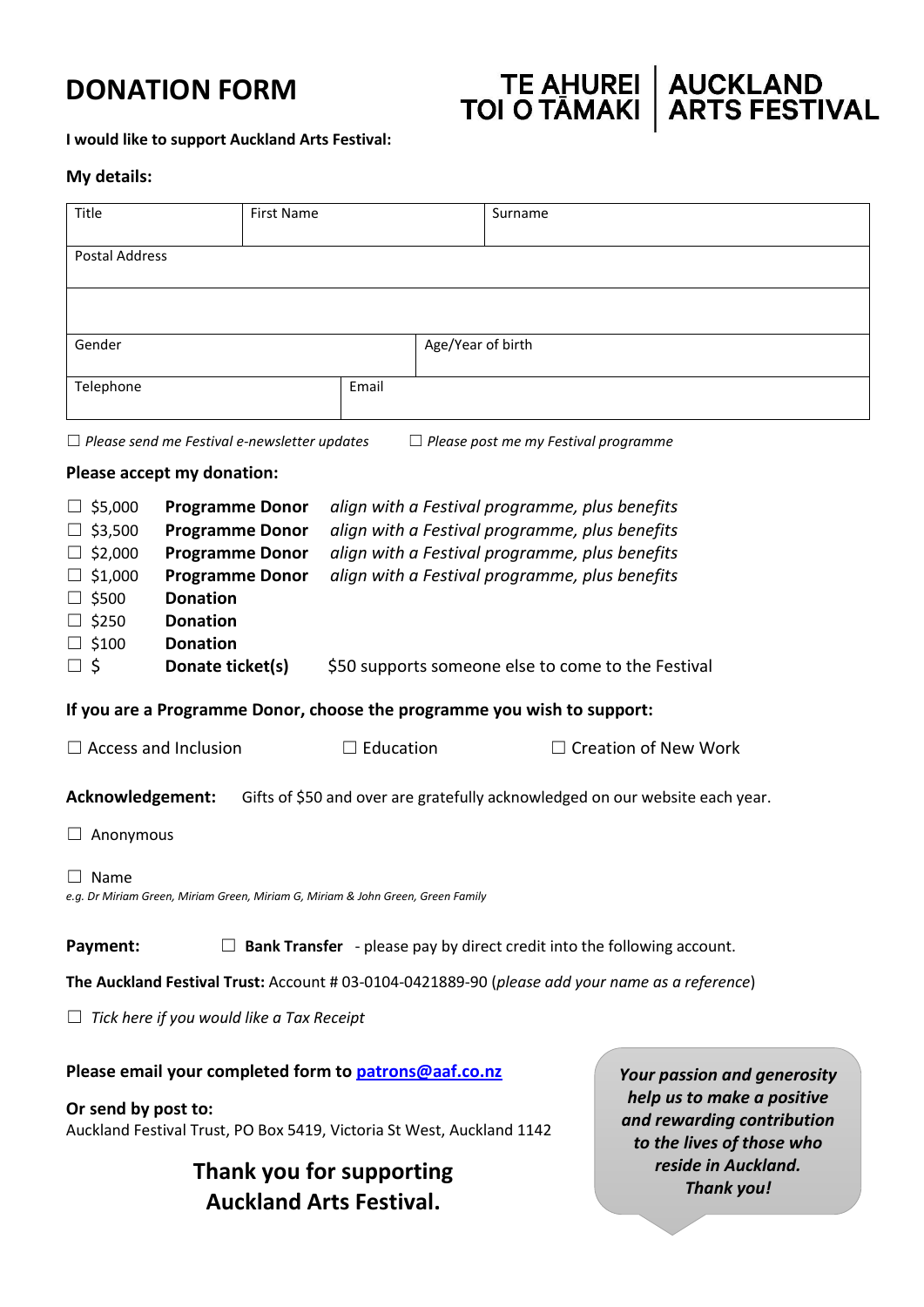# **BECOME A PROGRAMME DONOR**

**If you donate more than \$1000, you can align with one of our Festival programmes ….**

# **Access and Inclusion | Education | Creation of New Work**

Donate and choose the programme you wish to support.

All Programme Donors receive:

- Acknowledgement on the Festival website
- A personal programme briefing
- Invitations to Festival exclusive invite-only events
- Access to discounted tickets to the best seats in the house
- A personalised VIP booking service at the Festival Office

## **Option 1: Access & Inclusion**

#### Our **Accessibility** and **Pay What You Can** programmes.

Barriers to access and attendance of the arts affects a range of groups from families on low-incomes to people with disabilities. AAF offers a large variety of events and access points for all audiences, and provides lower-cost ticket prices and free-events, as well as signed/audio-described/physical access options.

*The number of tickets we can offer in this category is limited without your help. The average cost of a Festival ticket is \$50, so a donation of \$1000 would support 20 people to attend events. Help us achieve our goal of 1000 Accessibility tickets and 1000 PWYC tickets at every Festival through this option.*

#### *Accessibility*

Our award-winning dedicated and comprehensive programme includes an in-house booking service specifically for those with access requirements. It provides tickets for as low as \$20, and in some cases free, along with \$20 companion ticket prices.

*NZ Sign Language interpreted performances and tours / Audio Described performances / Touch tours, sensory tours / Relaxed performances (for those with sensory conditions) / Wheelchair access events, heavily discounted wheelchair and companion tickets / Plus a range of resources for blind and low-vision patrons such as programme and supplemental materials in Braille, and large-print formats in English and te reo Māori.*

#### *Pay What You Can*

The PWYC programme is made available through nominated community organisations who work across the Auckland region. PWYC enables attendees to literally pay what they can afford for a selection of shows, ensuring more people have access to arts experiences regardless of personal or financial circumstances. This might be paying nothing, \$2, \$5 or \$15…. whatever works for that individual or family.

*"Please thank the organisers for us. I must say that without this initiative a lot of individuals and families would not have had the opportunity to experience such richness and experiences of live theatre. The difficulty … is that sometimes, it is a decision that needs to be made between attending a play or buying a bread and milk to last them for the week."* AAF Pay What You Can attendee

*Help us take the arts to more people, engage our youth, and create more NZ works …*

> *Donation suggestions:*  **\$1,000 | \$2,000 \$3,500 |\$5,000 | other**

*Ensuring a diverse cross-section of our community has the opportunity to experience and participate in an arts festival remains one of our long term key strategies.*